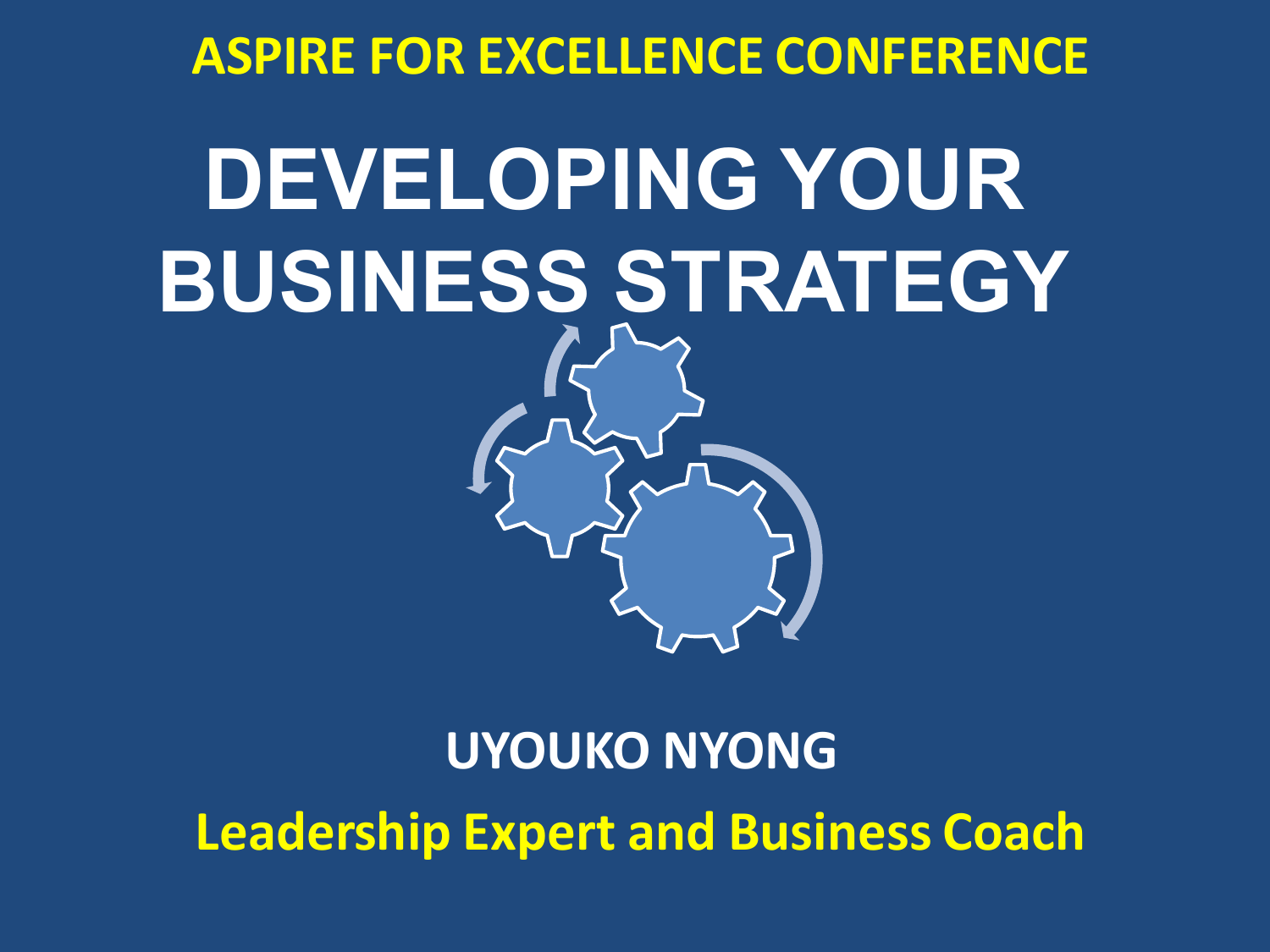



## **KEY SCRIPTURES**

**"The labour of the foolish wearieth everyone of them, because he knoweth not how to go into the city" Eccl 10: 15** 

**"I therefore so run, not as uncertainly; so fight I, not as one that beateth the air" 1Cor. 9:27**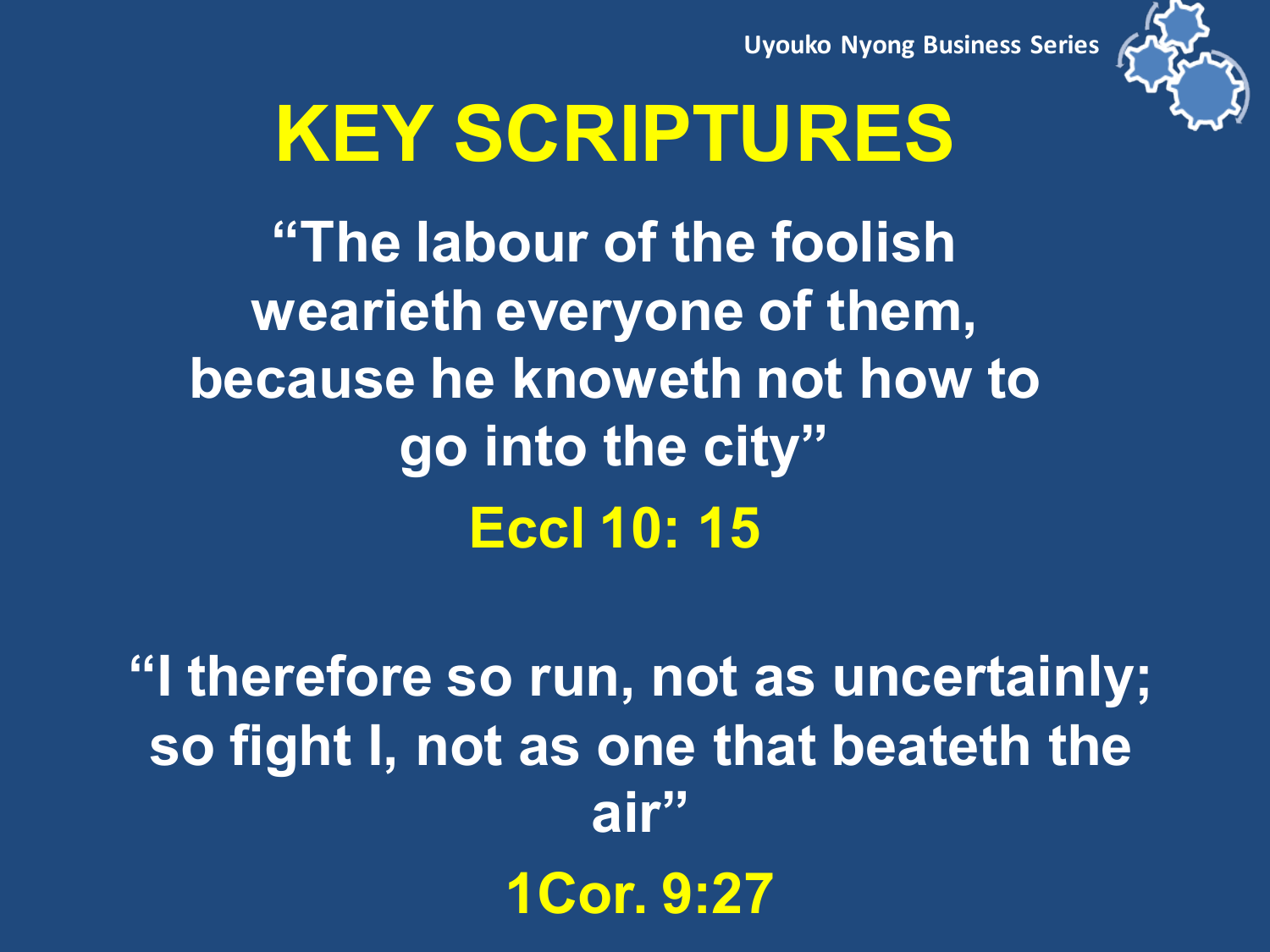

## **What is a Strategy?**

- **Foolish Labour is activity without a strategy**
- **A Strategy is simply how you will go about achieving your goals and vision**
- **It is a careful plan or method or approach towards achieving a goal**
- **A long term plan that you create for your business to reach your desired future state**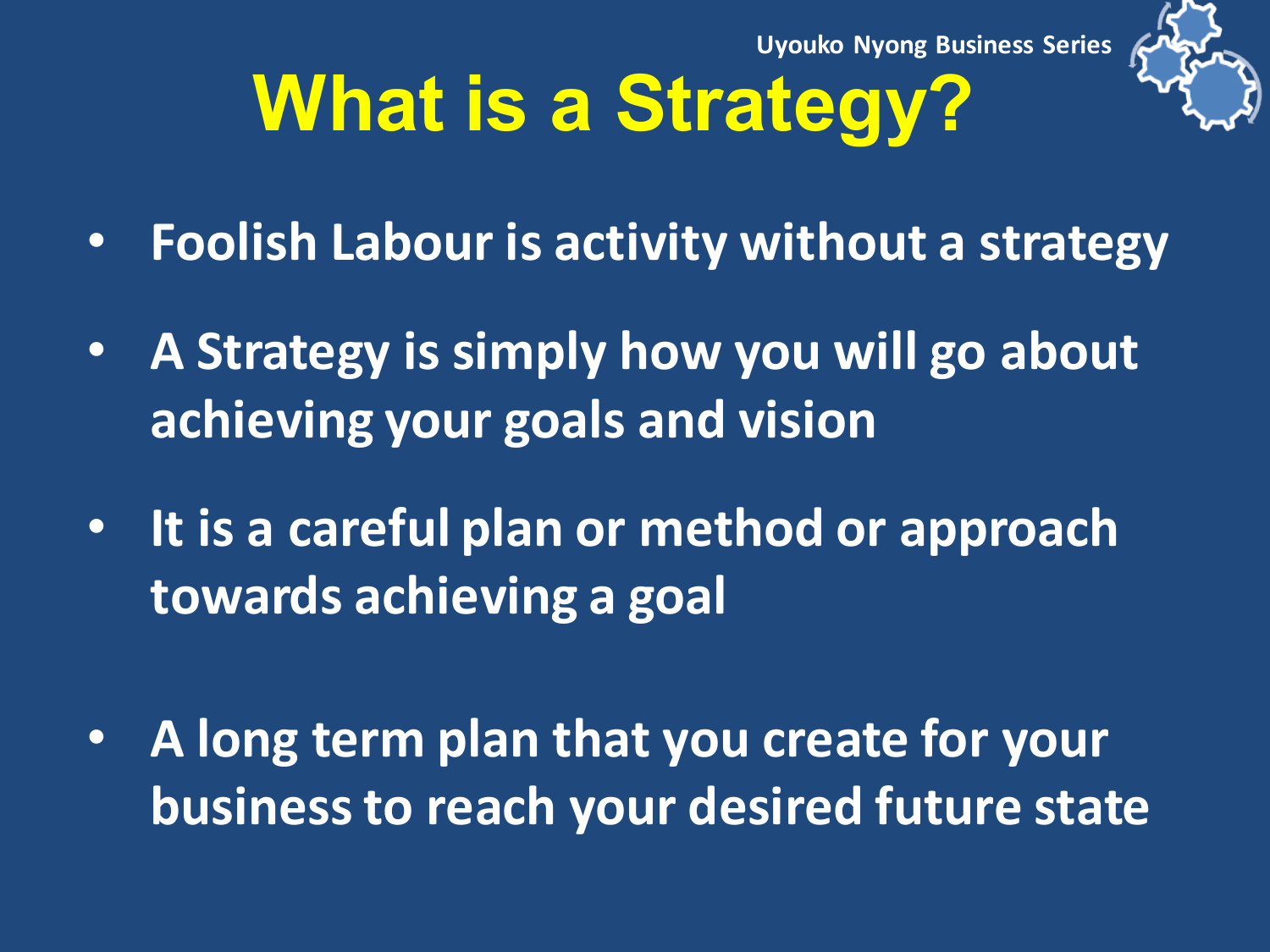

### **What is a Strategy?**

• **Business strategy is fundamentally about how you are going to respond to what's happening in your market & what your competitors are doing.** 

• **A strategy is solid when all the assumptions you make at the time of its creation have been validated & tested for accuracy, and the decisions you've made can be presented with clear facts & evidence**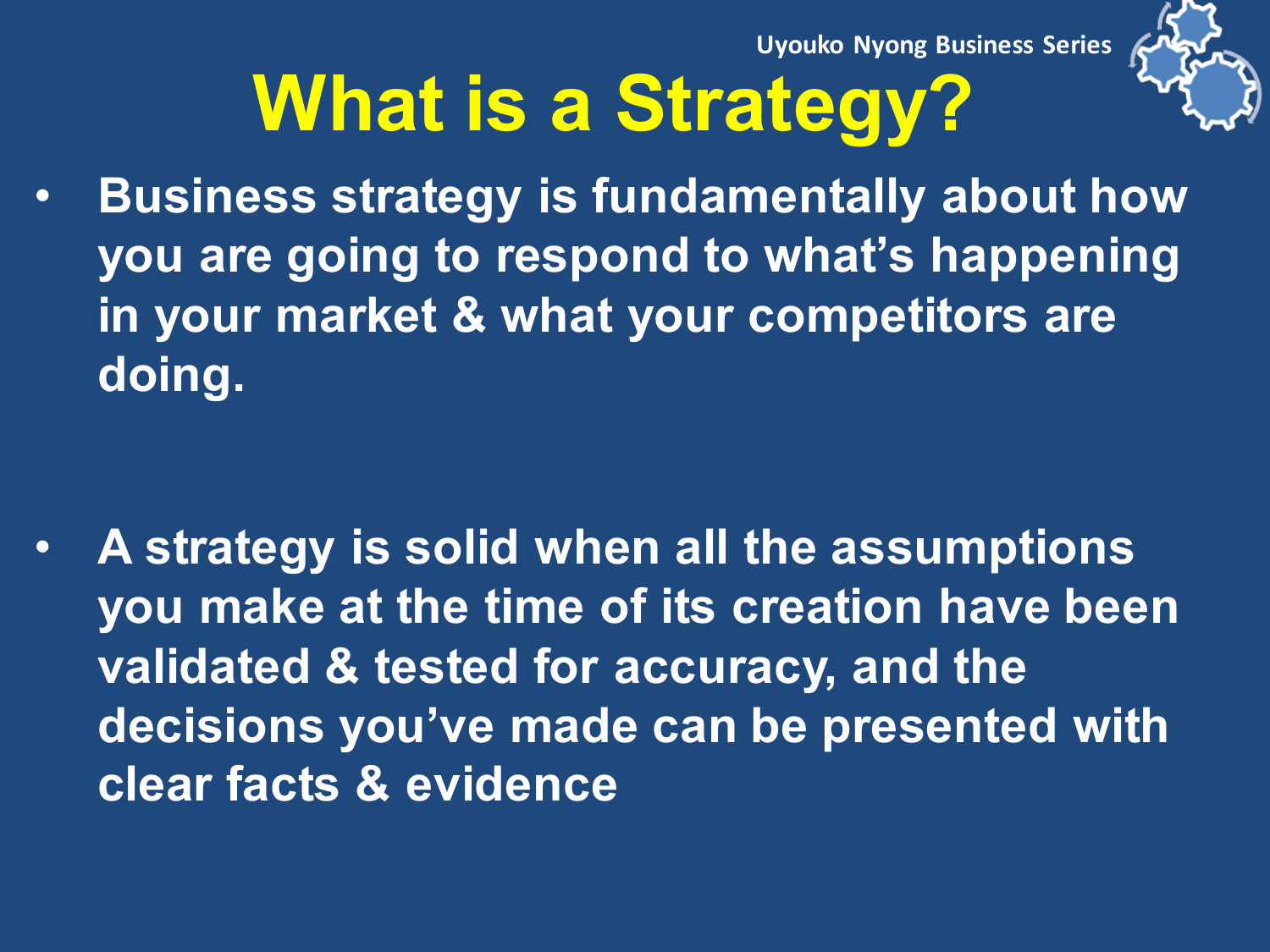

## **What is a Strategy?**

• **A good strategy will help you make good investment decisions like how & where you would like to spend money.** 

• **It also provides guidance on project prioritization and other activities within your business organization, allocate & optimize resources, and make profits that generate above-average returns.**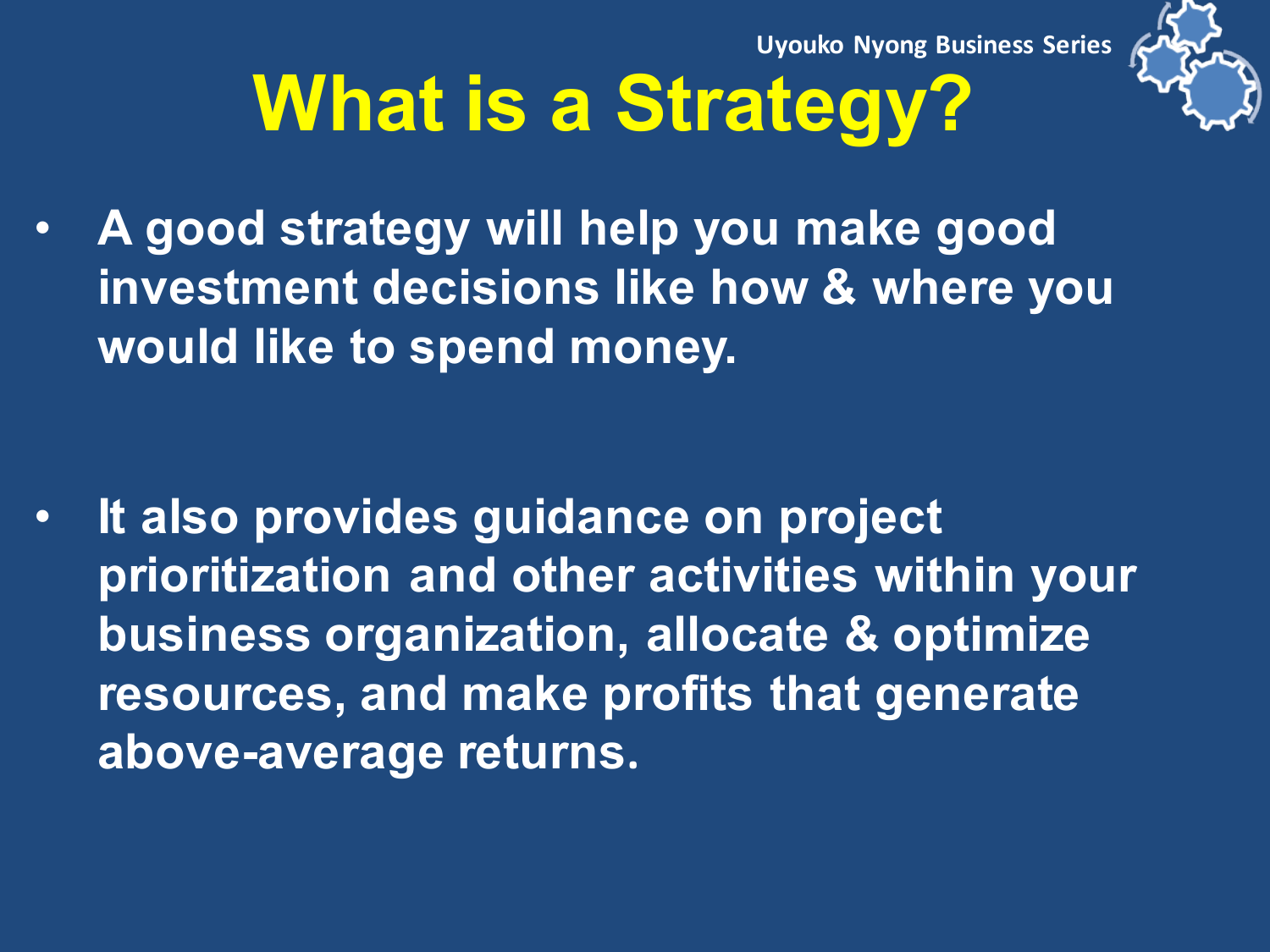

## **A Business Strategy Must?**

- **Give your business competitive advantage**
- **Overcome threats of new entrants**
- **Give your business effective market positioning**
- **Manage bargaining power of suppliers**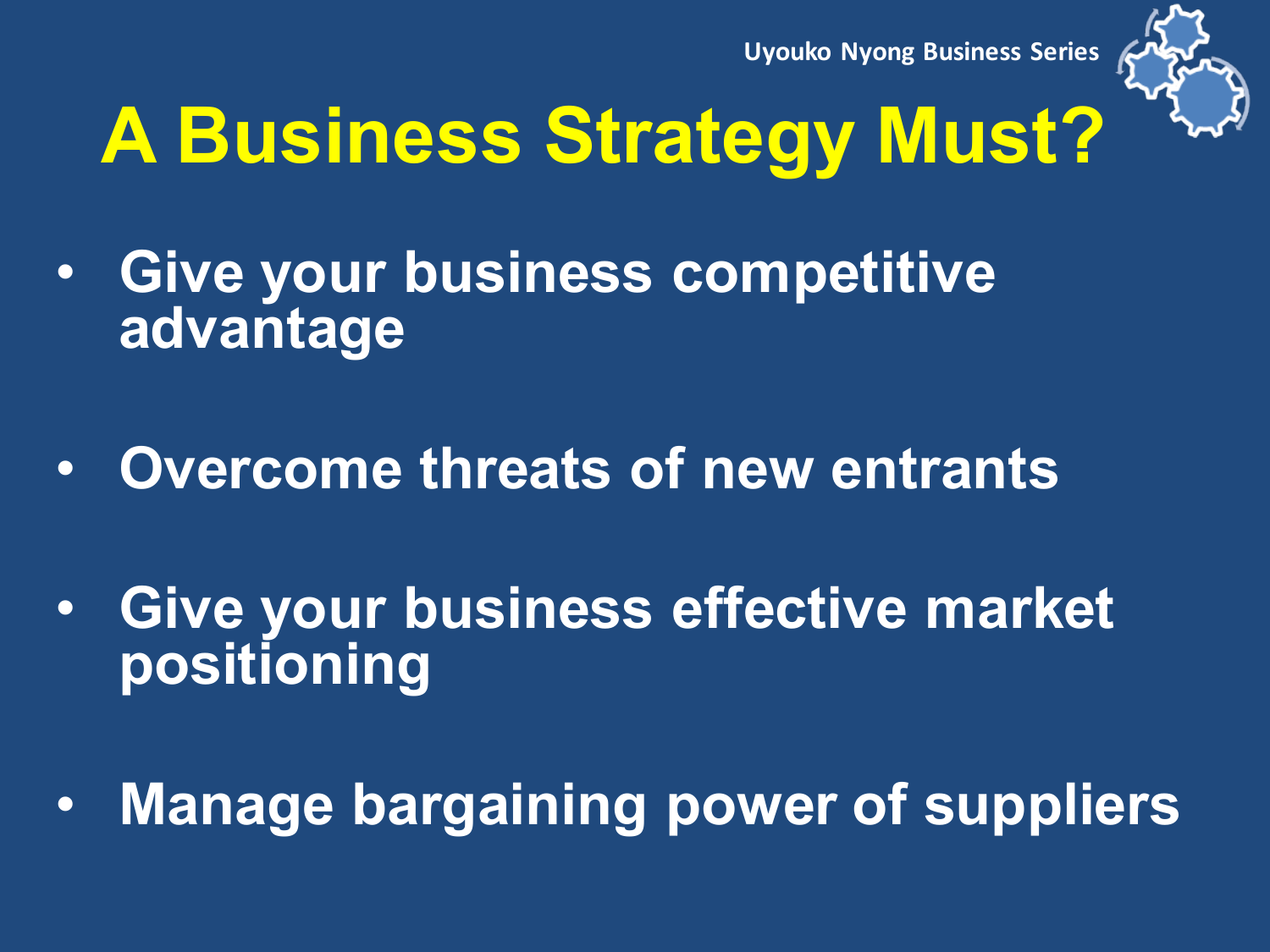

## **A. COMPETITIVE ADVANTAGE**

- **It is the ability of a business to outperform its competitors**
- **Allows your business to achieve superior margin and generates value for the company and shareholders**
- **It must be difficult or impossible to duplicate**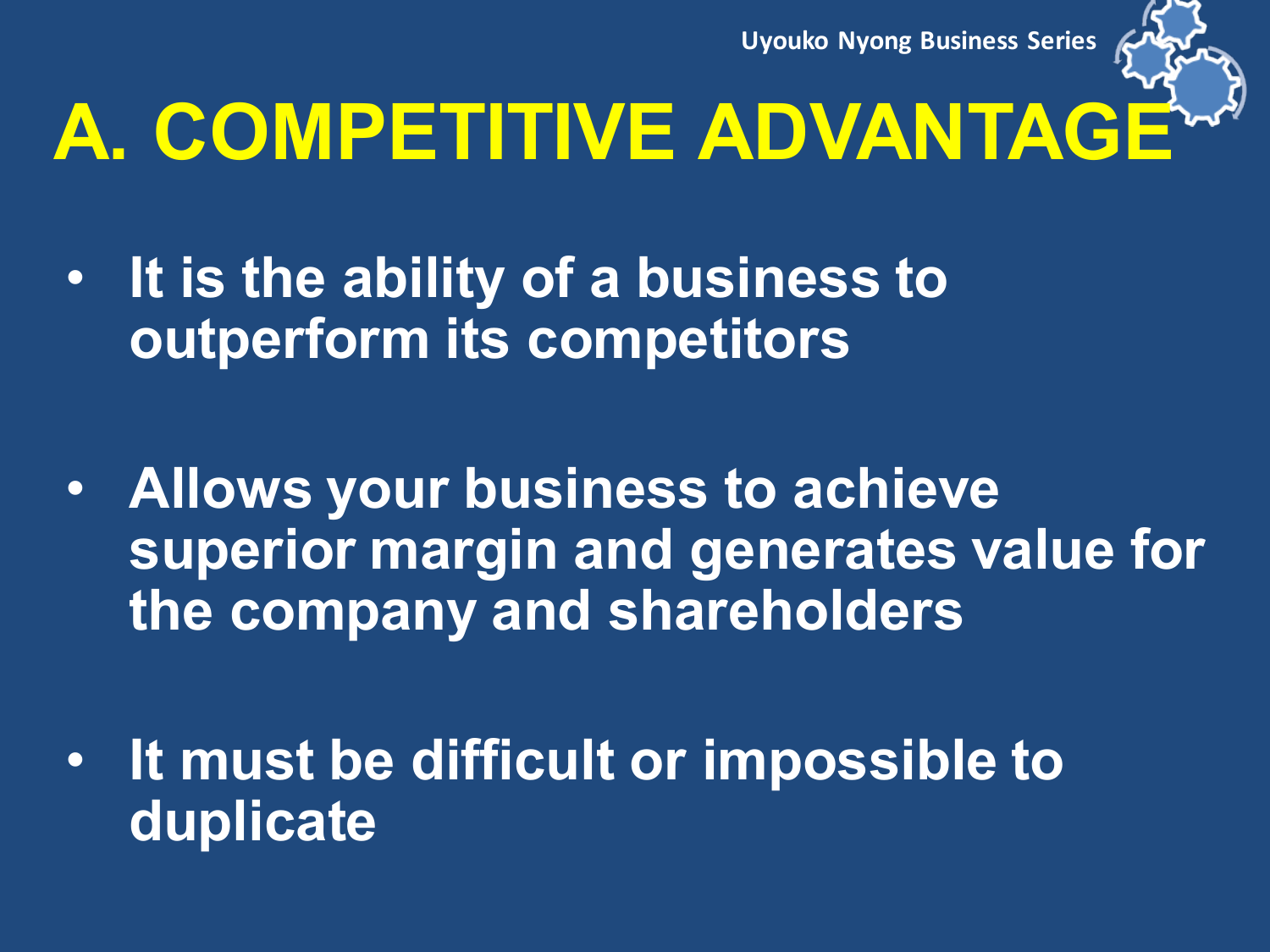

## **To Build a Competitive Advantage**

**A business must be able to detail the BENEFIT that they provide to their TARGET MARKET in ways that their other competitors cannot**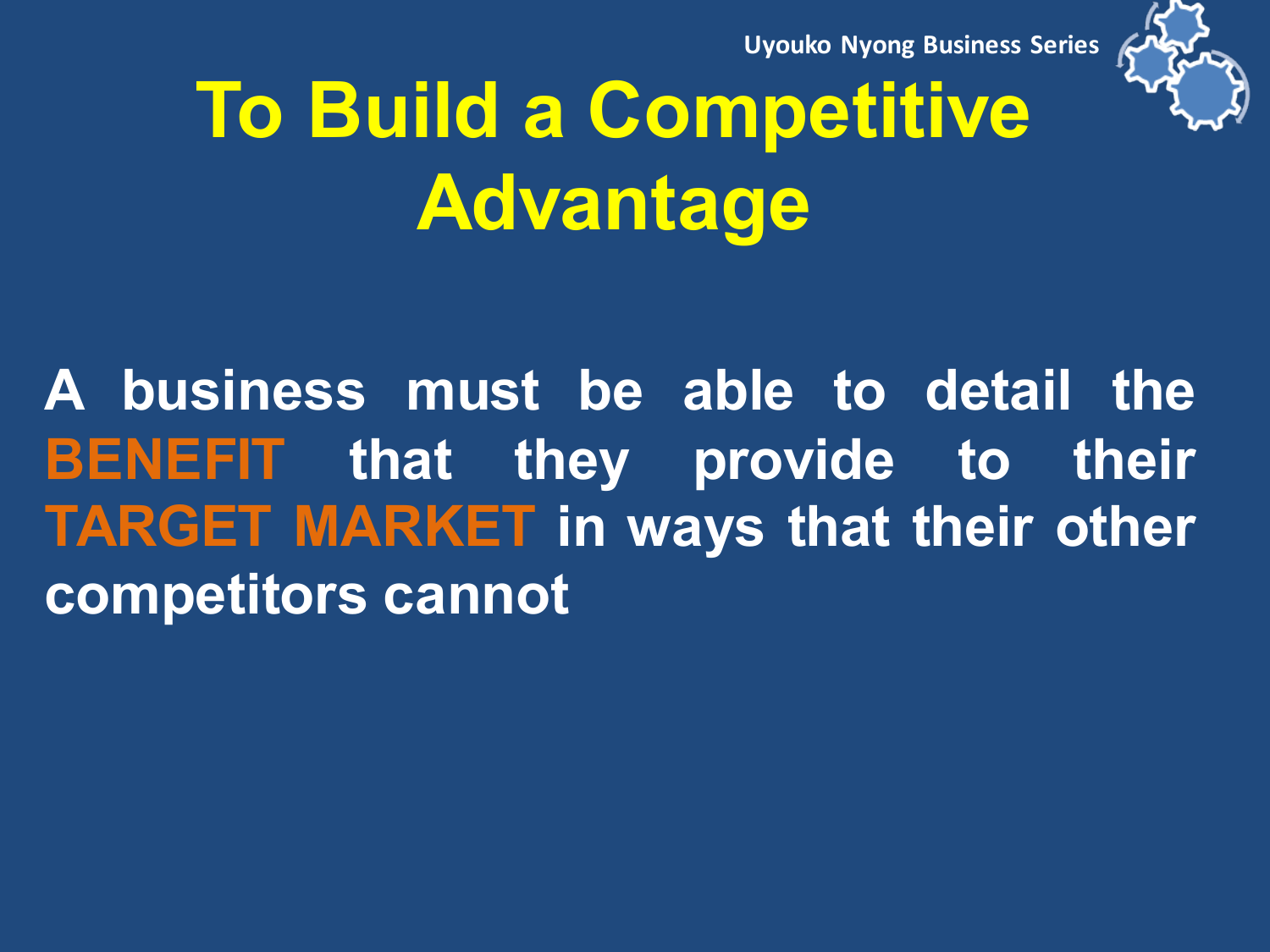

#### **Establishing a Competitive Advantage**

- **Cost Leadership – where prices of your products/services are the lowest**
- **Product Differentiation – Where you deliver the highest quality or best innovative products/service to customers**
- **Focus – Where a business focuses his products/services towards a narrow market segment**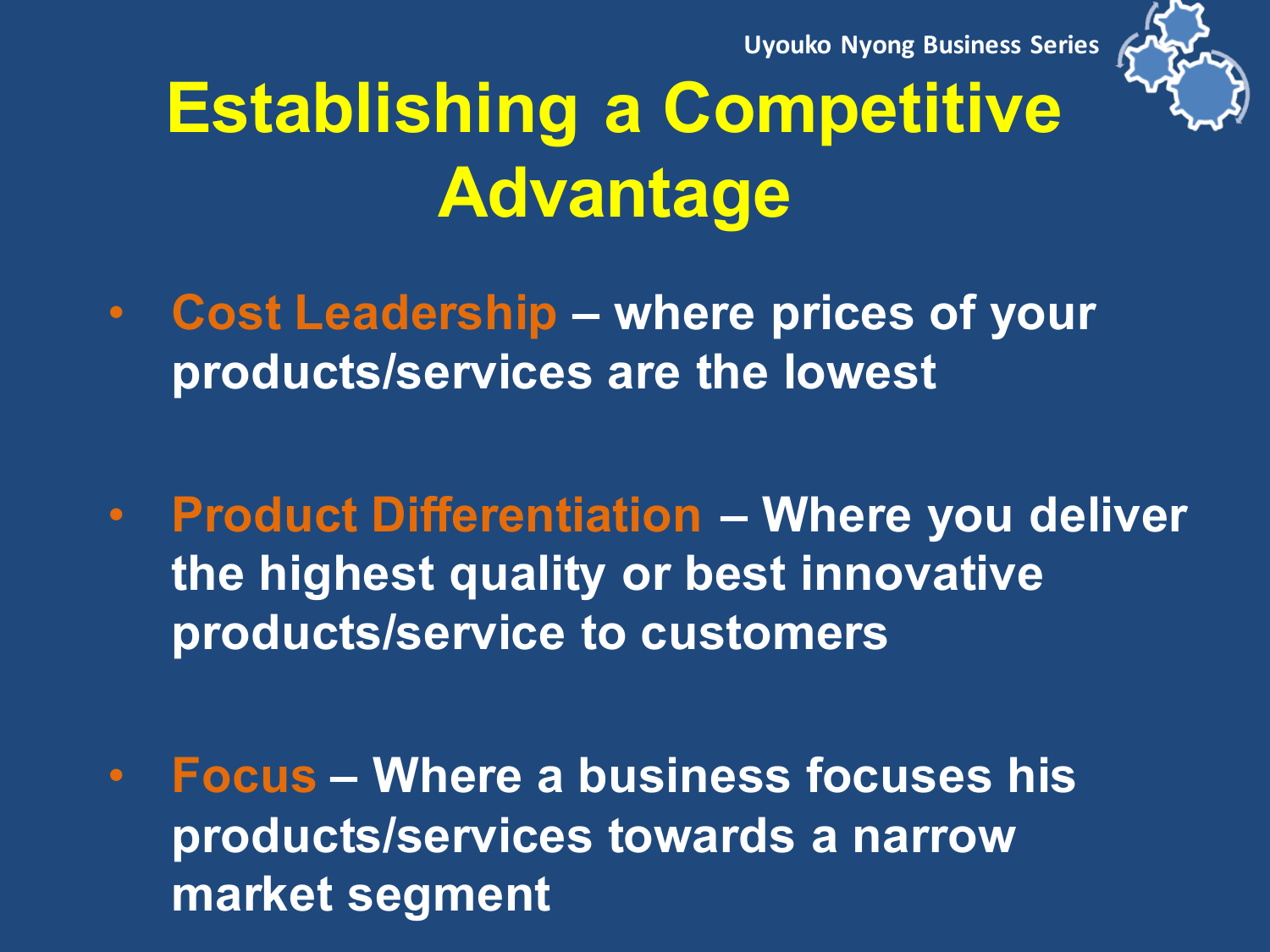

## **Examples of Competitive Advantage**

- **Access to resources restricted to competitors**
- **Highly skilled labour**
- **A unique geographical location for your business**
- **Ability to manufacture or sell product at lowest cost**
- **Brand image recognition**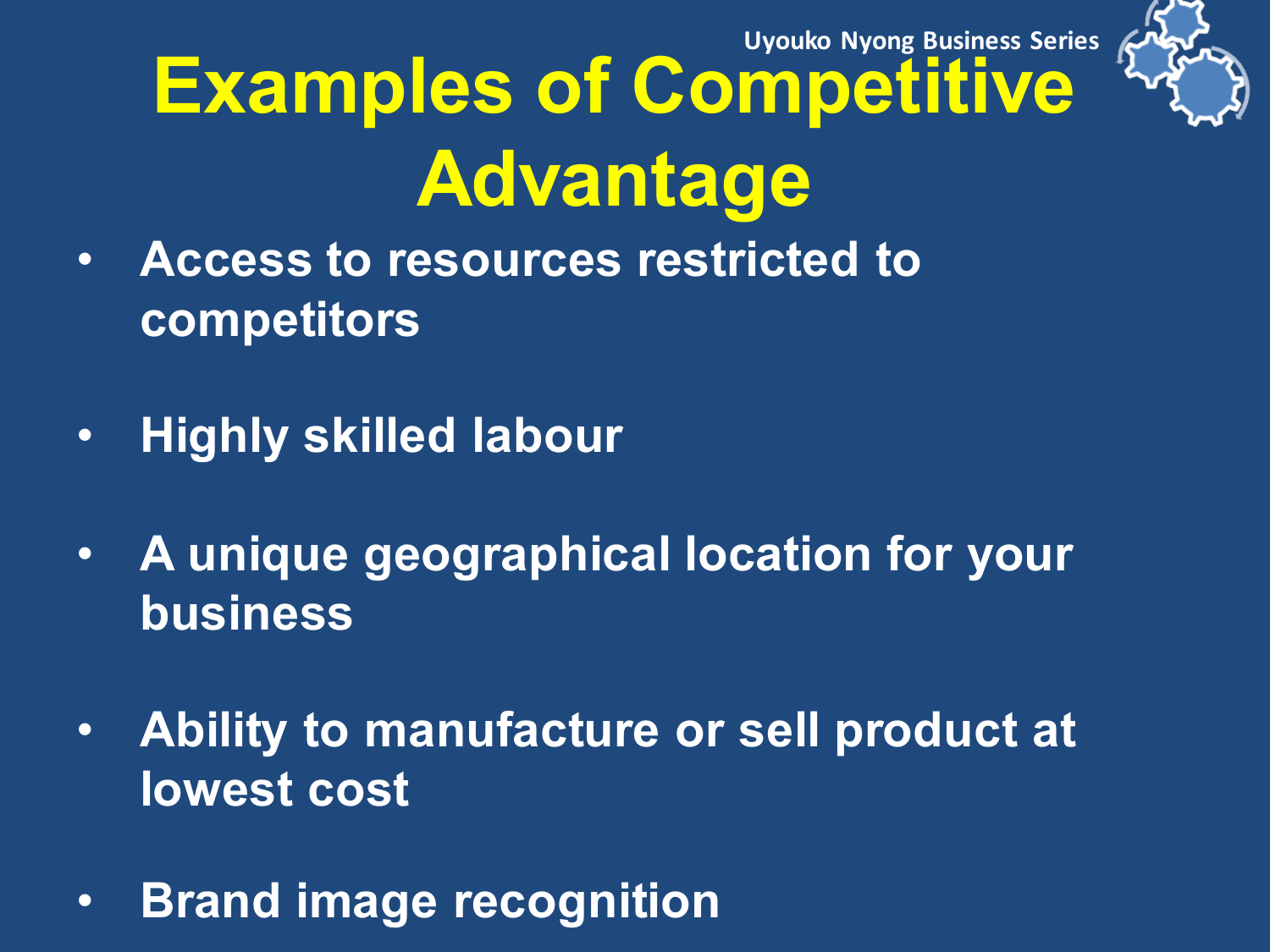

## **B. THREATS OF NEW ENTRANTS**

• **Threats posed by new competitors within a business industry.** 

• **Exerts significant influence on the ability of current businesses to generate and sustain profit.**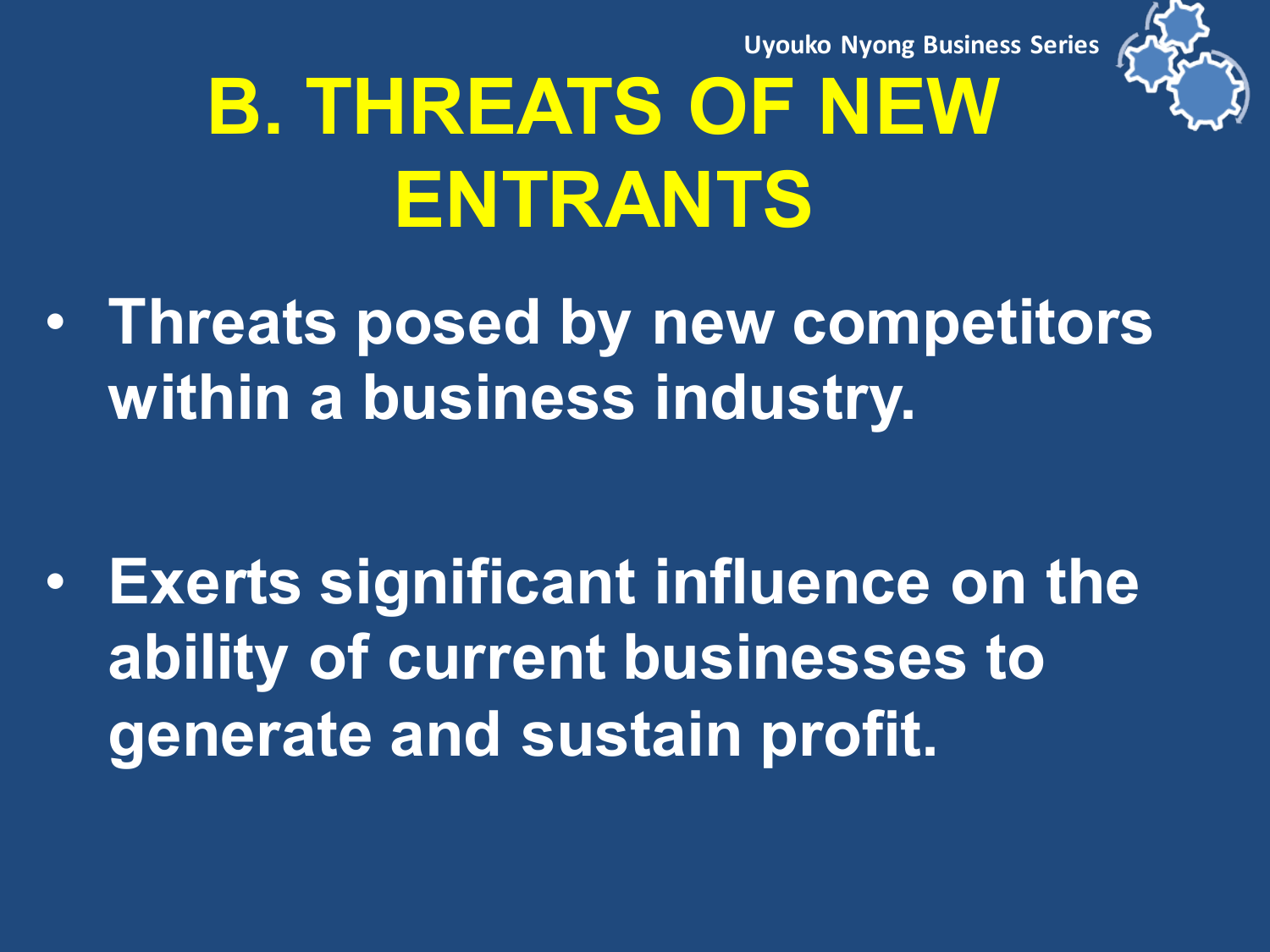

## **Overcoming the Threats of New Entrants**

### **By building strong barriers to new entry.**

**Note: The strength of new entrants depends on the strength of the barriers to entry**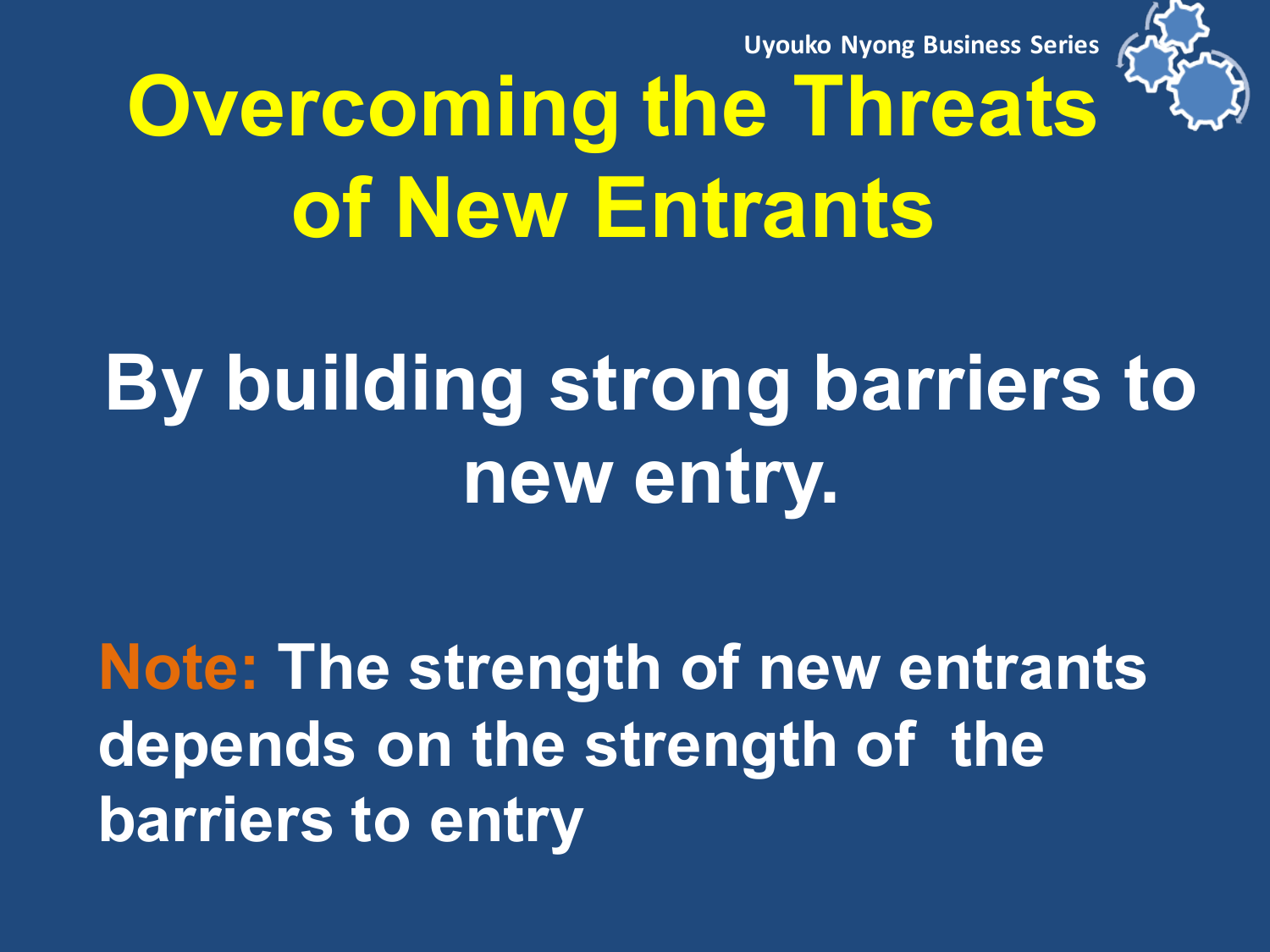

### **Barriers to New Entrants<sup>®</sup>**

- **Brand loyalty**
- **Cost advantages**
- **Capital requirement**
- **Access to suppliers and distribution channels**
- **Government regulations**
- **Retaliation (Not morally okay)**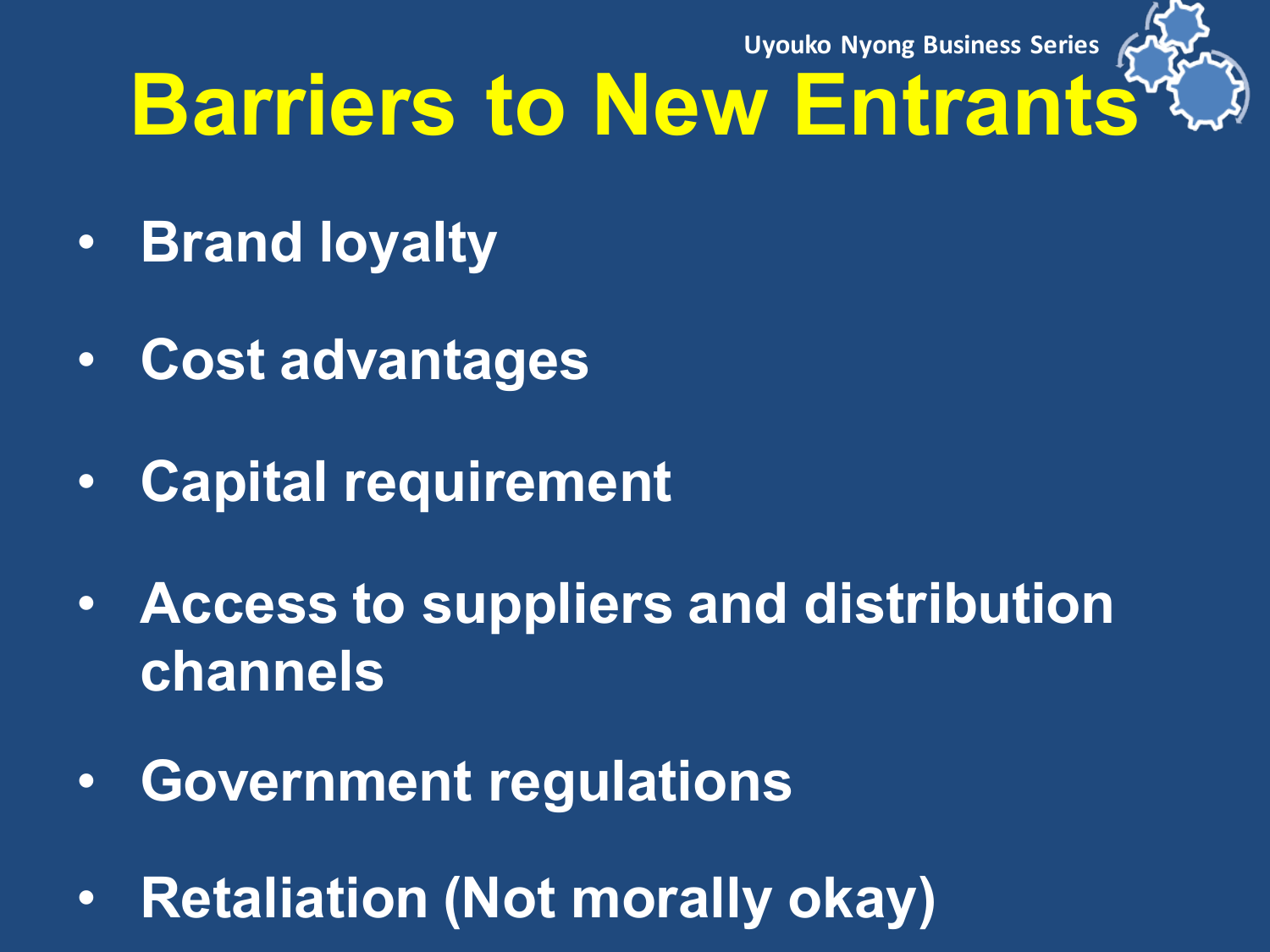#### **High Threats vs Low Threats of New Entrants**

| <b>HIGH THREATS</b>                                            | <b>LOW THREATS</b>                                        |
|----------------------------------------------------------------|-----------------------------------------------------------|
| Low brand loyalty in your industry                             | High brand loyalty in your industry                       |
| Your brand name(s) is not well<br>known                        | Your brand name(s) is well known                          |
| Low initial capital investment                                 | High initial capital investment                           |
| Access to suppliers and distribution<br>channels are difficult | Access to suppliers and distribution<br>channels are easy |
| Weak government regulations                                    | Strong government regulations                             |
| Proprietary technology is not<br>required                      | Proprietary technology is in use                          |
| No threat of retaliation                                       | High threats of retaliation                               |

**\*\*\* Retaliation is strongly discouraged**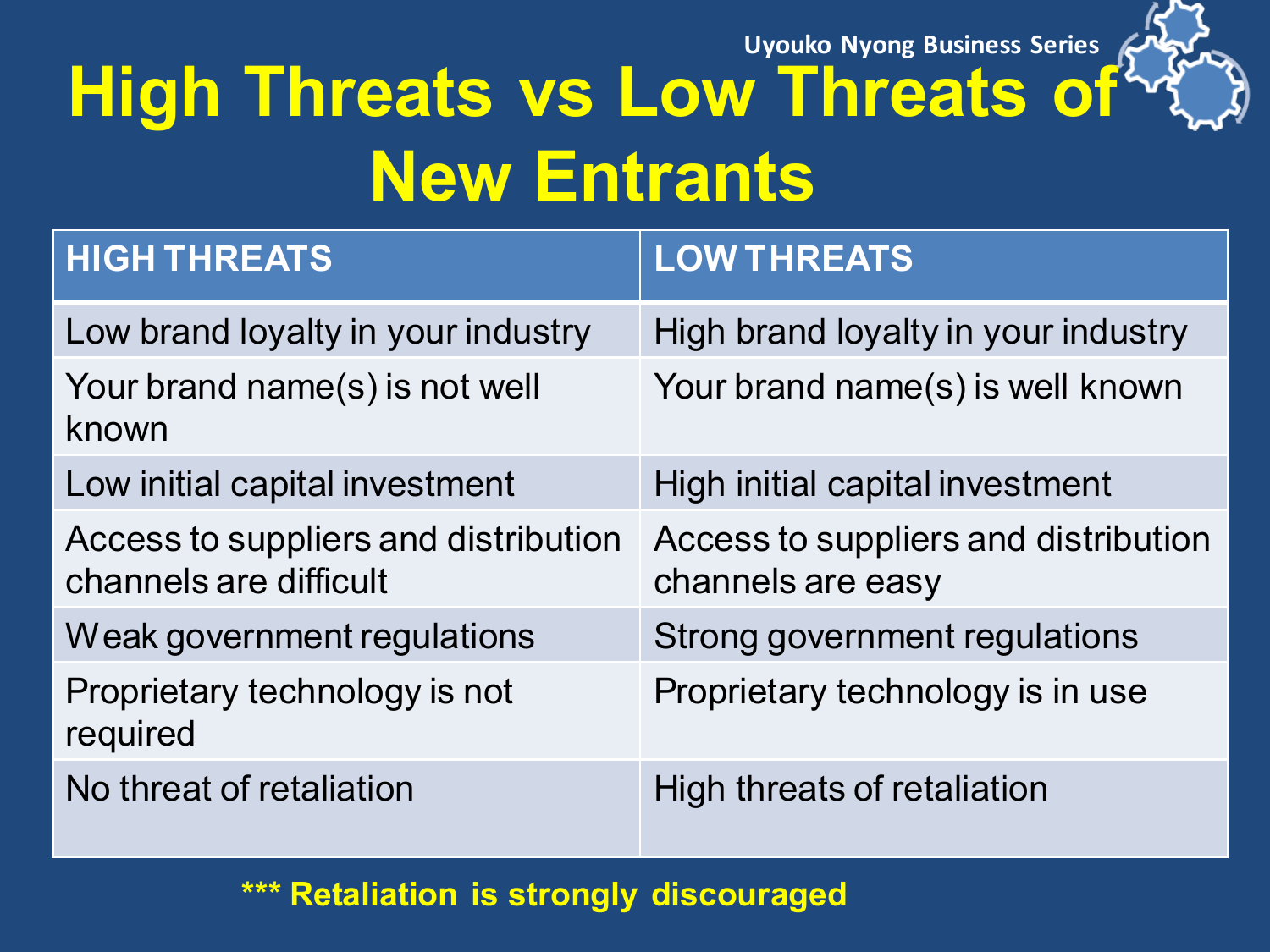

### **Where do you want to be?**

#### **High Barriers to Entry = Low Threats of New Entrants = Increased Profit Potential**

#### **Low Barriers to Entry = High Threats of New Entrants = Reduced Profit Potential**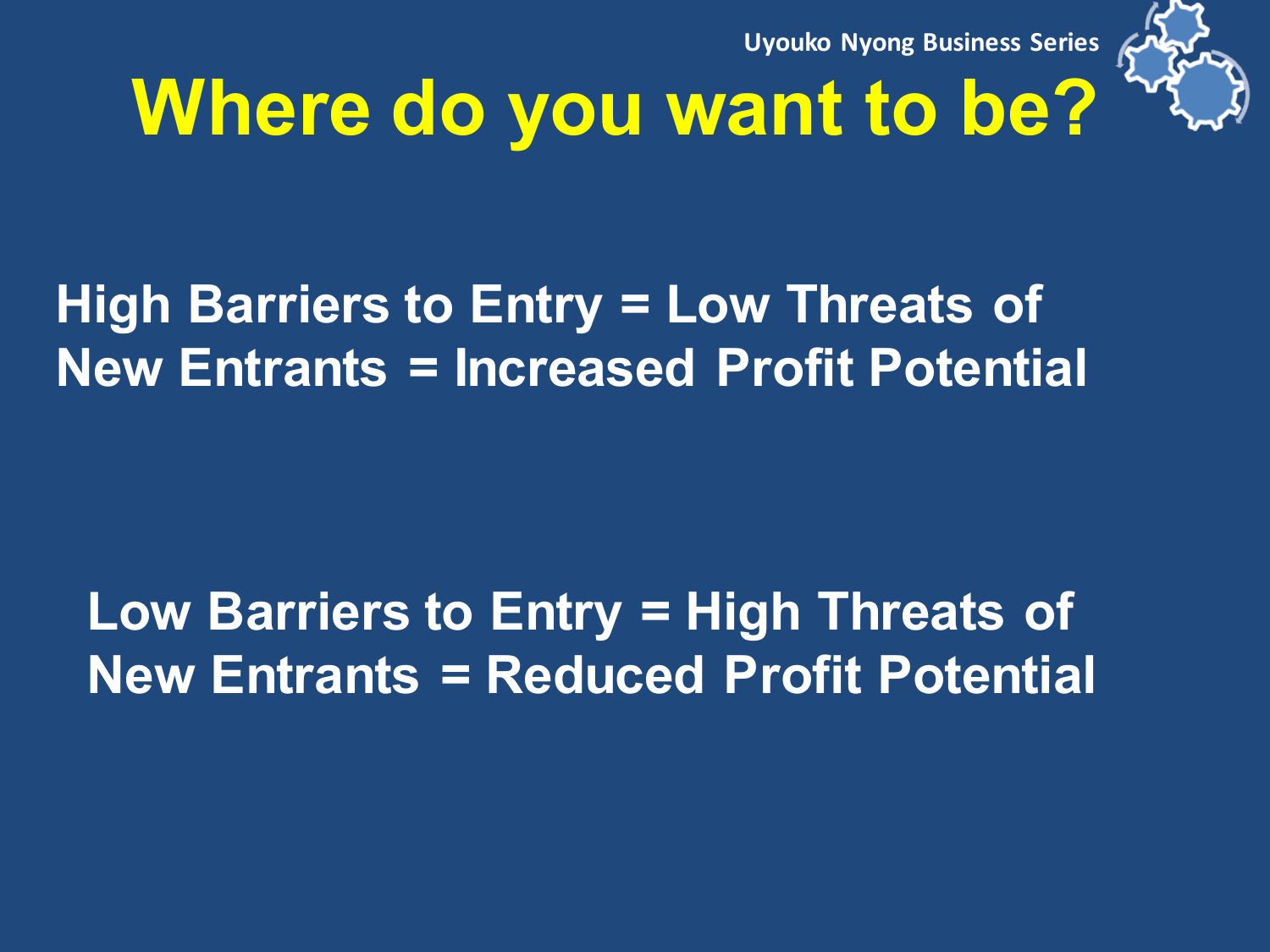

## **C. MARKET POSITIONING**

### **The ability to influence consumer perception in relation to rival (competitor) brands.**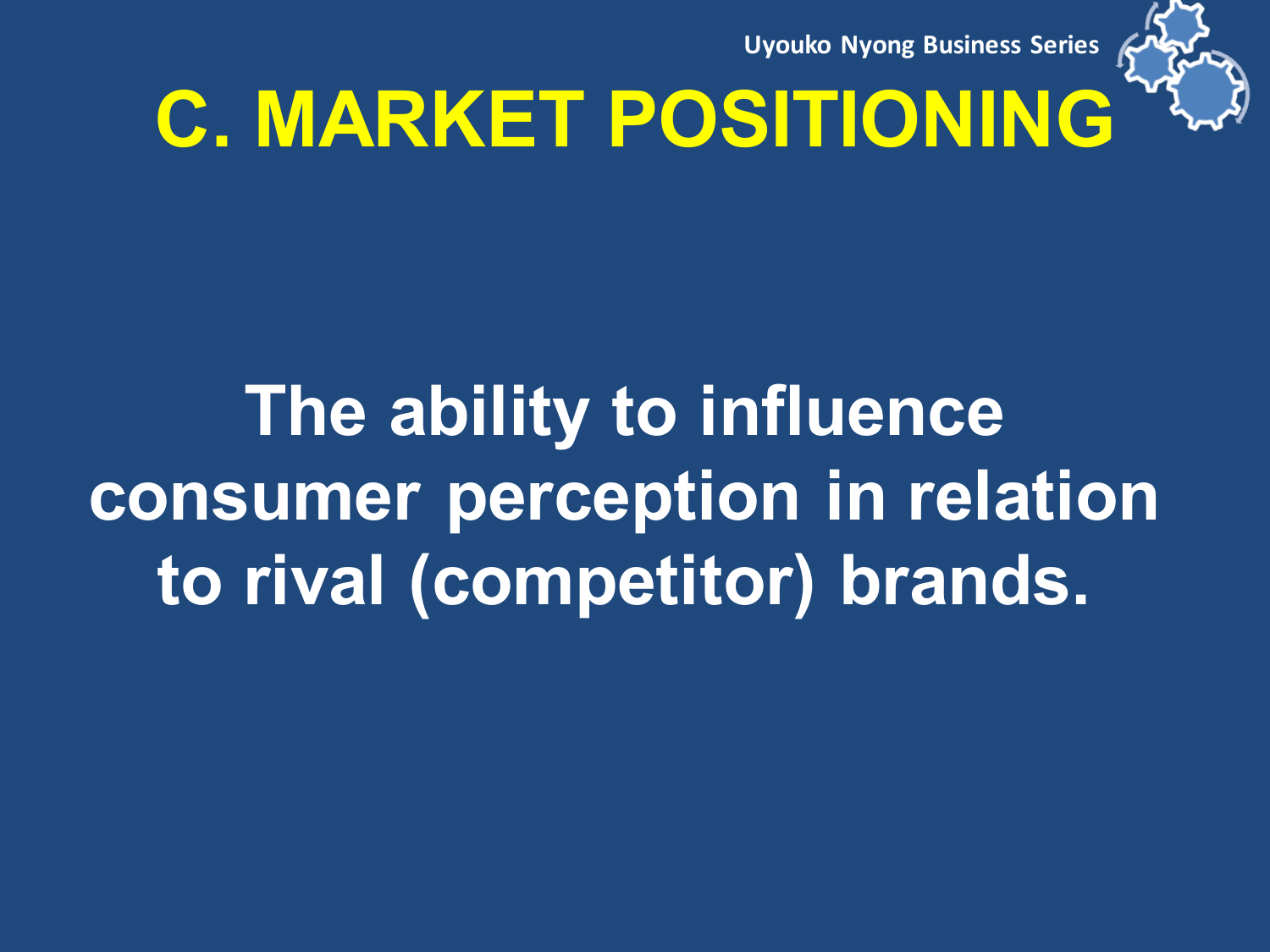

#### **Ways to Position your Business<sup>®</sup>**

- **Product attributes & benefits: Where you associate your brand/product with certain characteristics or with certain beneficial value**
- **Product Price: where you associate your brand/product with competitive pricing**
- **Product quality: where you associate your brand/product with high quality**
- **Product use and application: Associating your brand/product with a specific use**
- **Competitors: Making consumers think that your brand/product is better than your competitors**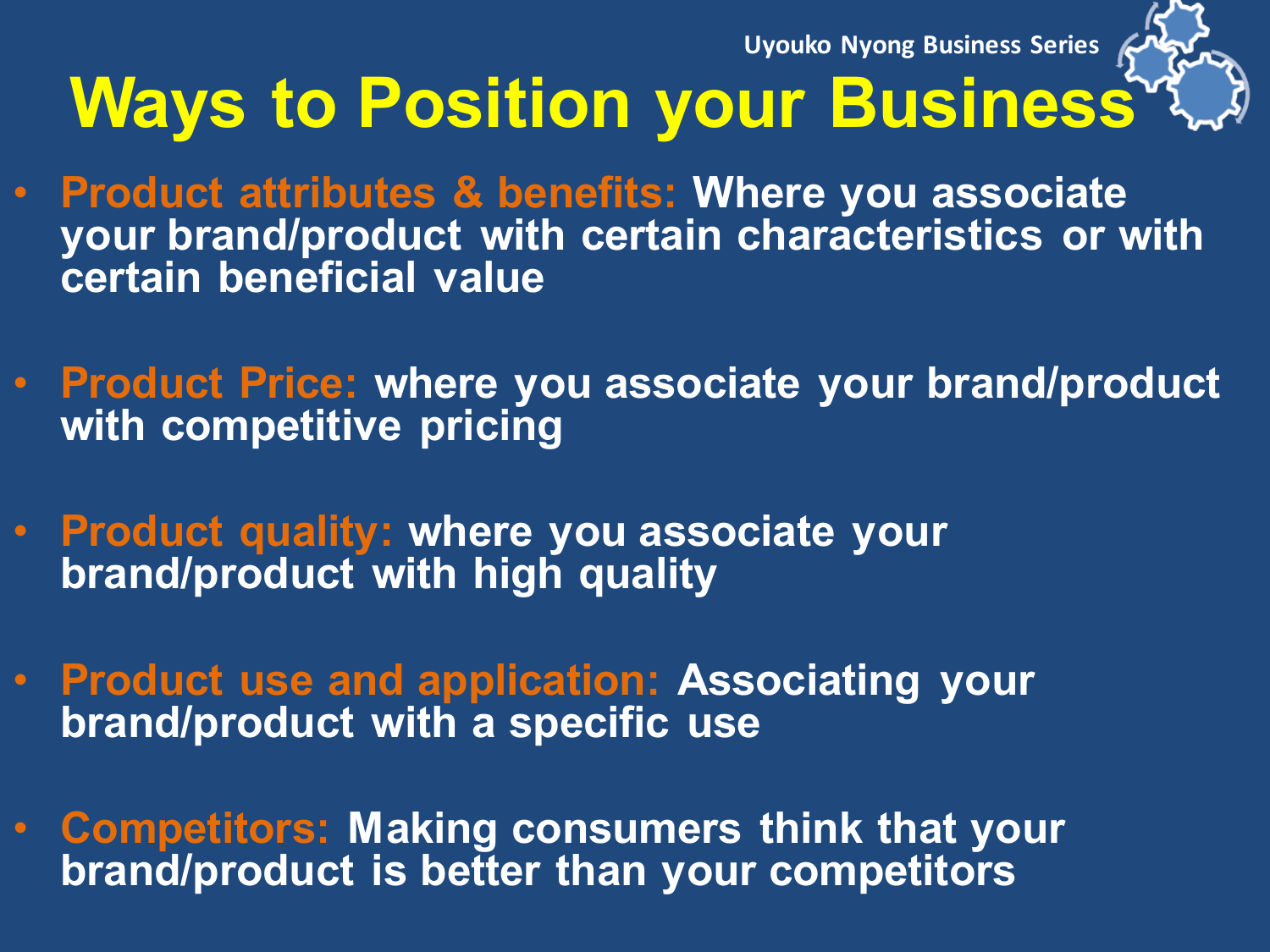

### **D. BARGAINING POWER OF YOUR SUPPLIERS**

- **This is the pressure exerted by suppliers on businesses.**
- **By raising their prices**
- **By lowering their quality**
- **By reducing the availability of their products**
- **Result: Affects the competitive environment and the profit potential of the buyer (You doing the business).**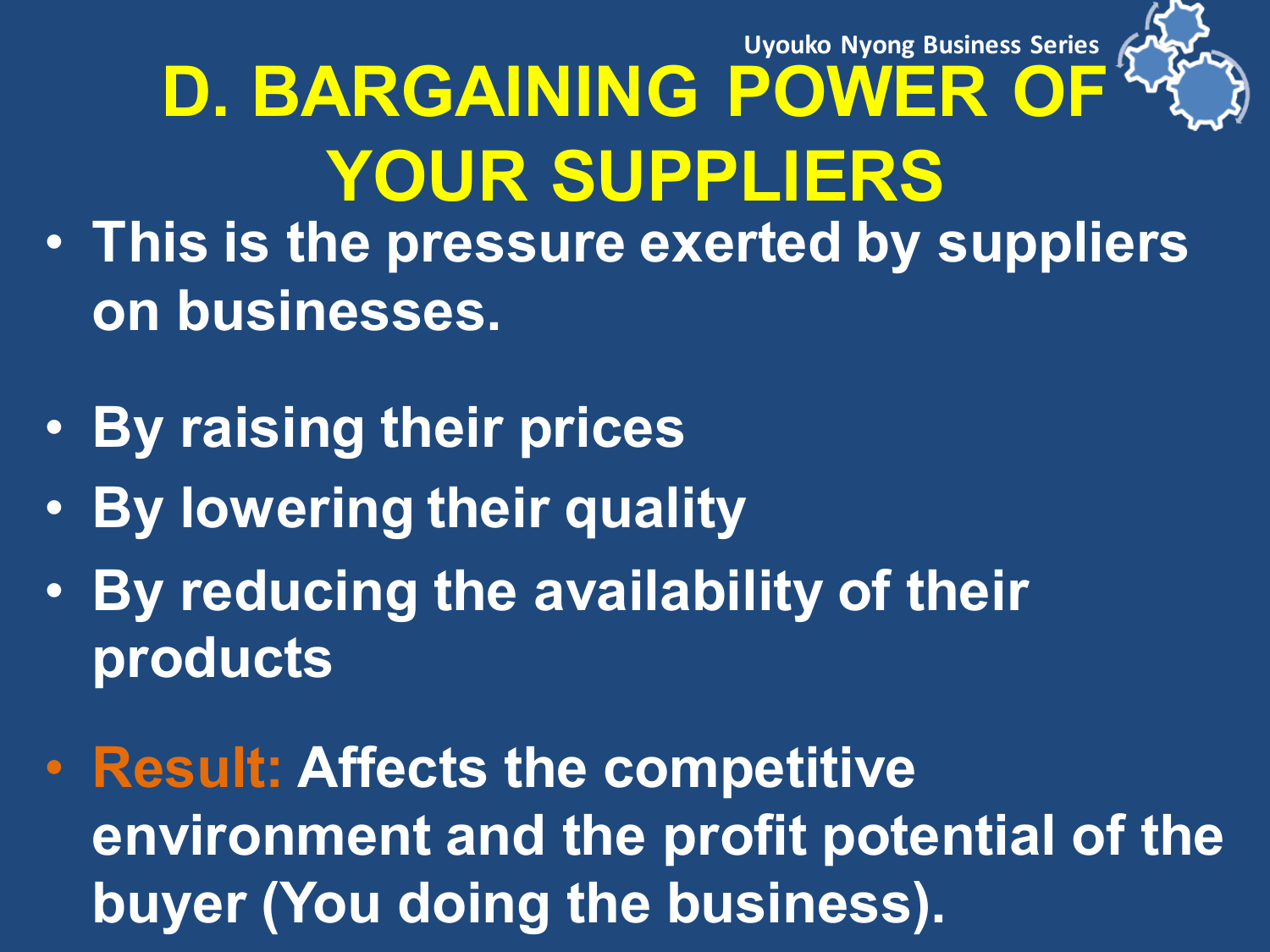

## **Types of Suppliers**

- **Manufacturer and vendors**
- **Distributors and wholesalers**
- **Independent suppliers**
- **Importers and Exporters**
- **Drop shippers**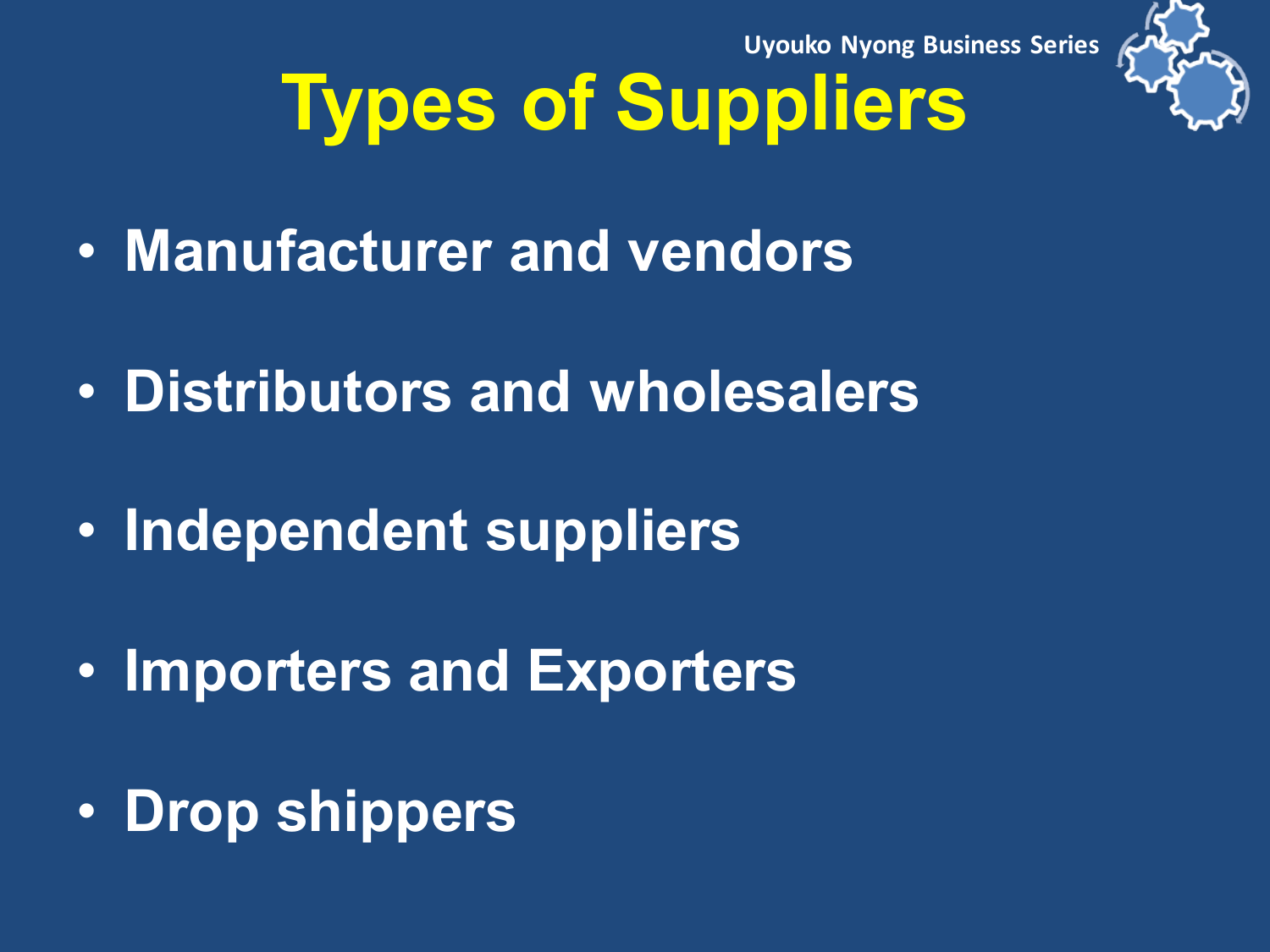#### **BPoS Determining Factors<sup>k</sup> Uyouko Nyong Business Series**

- **Number of suppliers relative to buyers**
- **Dependence of a supplier's sale on a particular buyer**
- **Switching costs of suppliers**
- **Availability of suppliers for immediate purchase**
- **Possibility of forward integration by suppliers**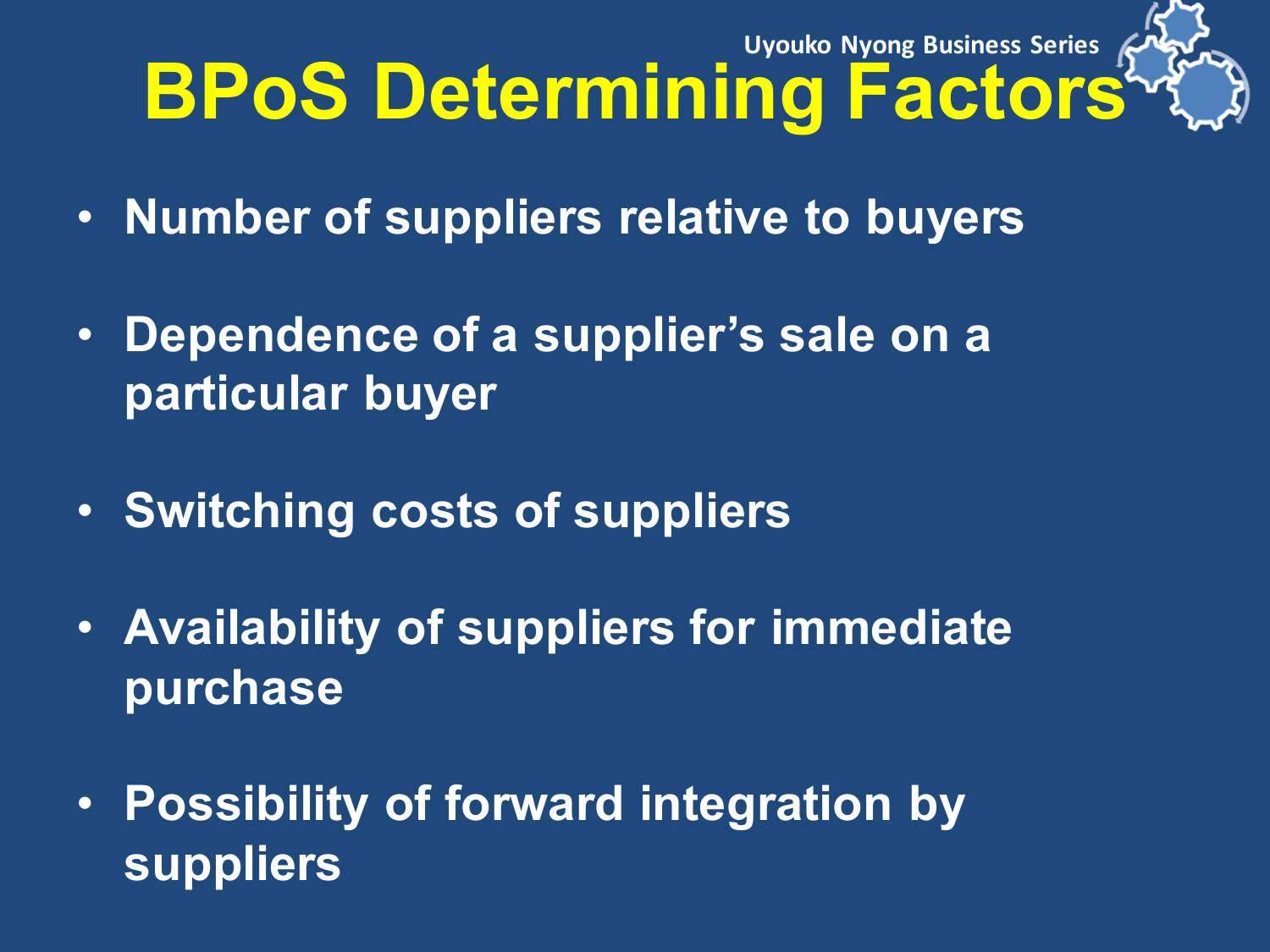



| <b>Strong</b>                             | <b>Weak</b>                          |
|-------------------------------------------|--------------------------------------|
| Switching costs of buyers are high        | Switching costs of buyers are low    |
| Threat of forward integration is<br>high  | Threat of forward integration is low |
| <b>Small number of suppliers relative</b> | Large number of suppliers relative   |
| to buyers                                 | to buyers                            |
| Low dependence of a supplier's            | High dependence of a supplier's      |
| sale on a particular buyer                | sale on a particular buyer           |
| Switching costs of suppliers are          | Switching costs of suppliers are     |
| low                                       | high                                 |
| Substitutes are unavailable               | Substitutes are available            |
| Buyer relies heavily on sales from        | Buyer does not rely heavily on       |
| suppliers                                 | sales from suppliers                 |

#### **Which one do you want?**